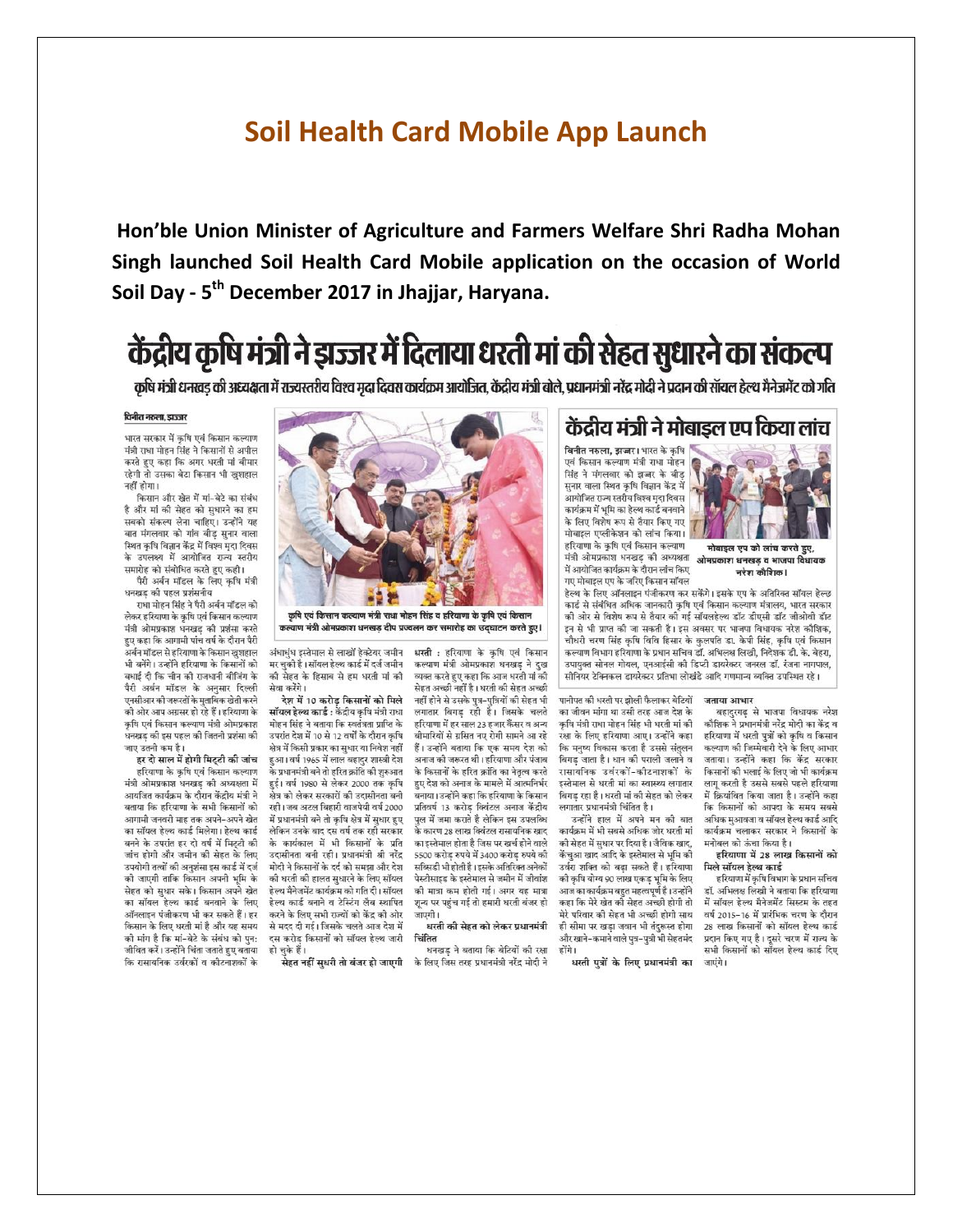

**Hon'ble Agriculture Minister Shri Radha Mohan Singh addresses farmers on the occasion of World Soil Day in Jhajjar, Haryana**